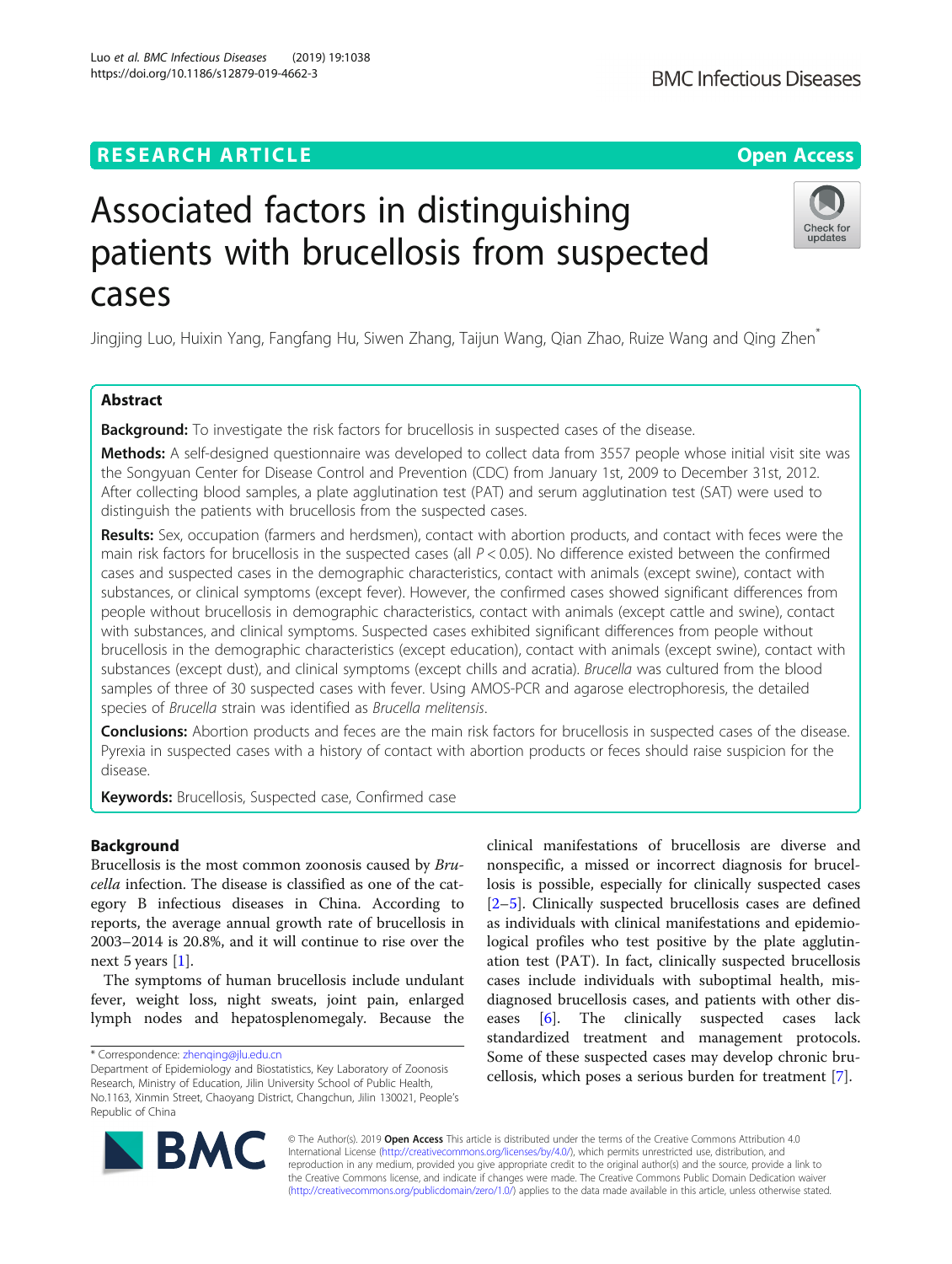In this article, we investigated the risk factors of the confirmed cases, suspected cases, and people without brucellosis to raise awareness among physicians and suspected cases.

# Methods

# Definitions

The diagnosis of brucellosis was based on the "Diagnostic criteria for brucellosis" (WS269–2007).

# A confirmed case

A confirmed case was defined (1) by epidemiological history; (2) by characteristic clinical findings and (3) as having either positive blood cultures for Brucella or a serum agglutination brucella antibody titer of ≥1:100.

#### A suspected case

A suspected case was defined (1) by epidemiological history; (2) by characteristic clinical findings and (3) as having a standard plate agglutination titer of ≥0.04 and a serum agglutination *brucella* antibody titer of  $\leq$ 1:50.

#### An asymptomatic infection

The difference between a confirmed case and a person with asymptomatic infection is that the latter was free of clinical symptoms and no organs were damaged.

Except for the suspected cases, confirmed cases and people with asymptomatic infection, the remainder of the visitors to the Songyuan CDC from 2009 to 2012 were negative for brucellosis.

#### Study protocol

A self-designed questionnaire was used to collect information, including demographic characteristics (sex, age, nation, education level, and occupation), contact with animals, manner of contact and clinical symptoms (Additional file [1\)](#page-8-0), and the initial visit site was the Songyuan Center for Disease Control and Prevention (CDC) from January 1st, 2009 to December 31st, 2012. We excluded those cases that had a history of brucellosis and whose questionnaire missed important information that could not be supplemented, such as the exposure history and laboratory findings. Finally, we enrolled a total 3557 people (2860 with clinical symptoms and 697 without clinical symptoms).

Blood samples were collected from all the enrollees. Based on a titer of < 0.04 detected by the plate agglutination test (PAT), we found 1939 people (1487 with clinical symptoms and 452 without clinical symptoms) without brucellosis. Based on the criteria of titer of ≥1: 100 or  $\leq$  1:50 with the serum agglutination test (SAT), we determined 991 confirmed symptomatic cases, 382 suspected cases, 169 confirmed asymptomatic cases, and 76 people without brucellosis. Because brucellosis is characterized by the acute or insidious onset of fever and one or more symptoms, including night sweats, arthralgia, headache, fatigue, anorexia, myalgia, weight loss, arthritis/spondylitis, meningitis, or focal organ involvement (endocarditis, orchitis/epididymitis, hepatomegaly, splenomegaly), we randomly chose 30 suspected cases with fever to investigate the possibility of diagnosing brucellosis using the Brucella culture and validation with agarose electrophoresis or AMOS-PCR products [[8\]](#page-8-0) (Fig. [1](#page-2-0)). The sequence of PCR primers is listed in Additional file [2](#page-8-0).

# Data management and analysis

Normally distributed data were displayed as the mean and standard deviation  $(x \pm s)$ . The median and Q1 to Q3 (25th to 75th percentiles, respectively) are shown. The chi-square test was used to compare the demographic characteristics, contact route, and clinical symptoms among the three groups (i.e., confirmed cases, suspected cases, and people without brucellosis). When the expected values in any of the cells of a contingency table were below 1 or more than 20% of the cells had an expected count less than 5, Fisher's exact test was used. The difference revealed by the chi-square test was further analyzed using the Bonferroni adjustment method. The adjusted significance level  $\alpha$  was 0.017, and statistical significance was attained when a  $p$ -value was less than this value. Multinomial logistic regression was used to confirm factors influencing the occurrence of brucellosis. The assignment of independent variables is shown in Table [1](#page-2-0). For the brucellosis risk factors, we chose  $P <$ 0.05 for the inclusion criteria,  $0.05 \le P \le 0.10$  for the suspected risk criteria, and  $P > 0.1$  for the exclusion criteria. The data were calculated using Epi-Data version 3.1 software and STATA version 12.6.

# **Results**

# Baseline characteristics

From 2009 to 2012, a total 3557 individuals were enrolled in this study and further divided into three groups (confirmed cases: 991; suspected cases: 382; people without brucellosis: 2015). We compared the differences among the three groups using the chi-square test and found significant differences in demographic characteristics, contact history (except with deer, canine, dairy and meat), and clinical symptoms (except dizziness, cough, wrist pain, omalgia, sacroiliac pain, and lymphatic swelling)  $(P < 0.05)$  (Tables [2](#page-3-0), [3](#page-4-0) and [4](#page-5-0)).

We further investigated the difference between any two groups using the Bonferroni adjustment  $(P < 0.017)$ . For the demographic characteristics, our results revealed no difference between the confirmed and suspected cases. However, the confirmed cases were significantly different from the people without brucellosis, and the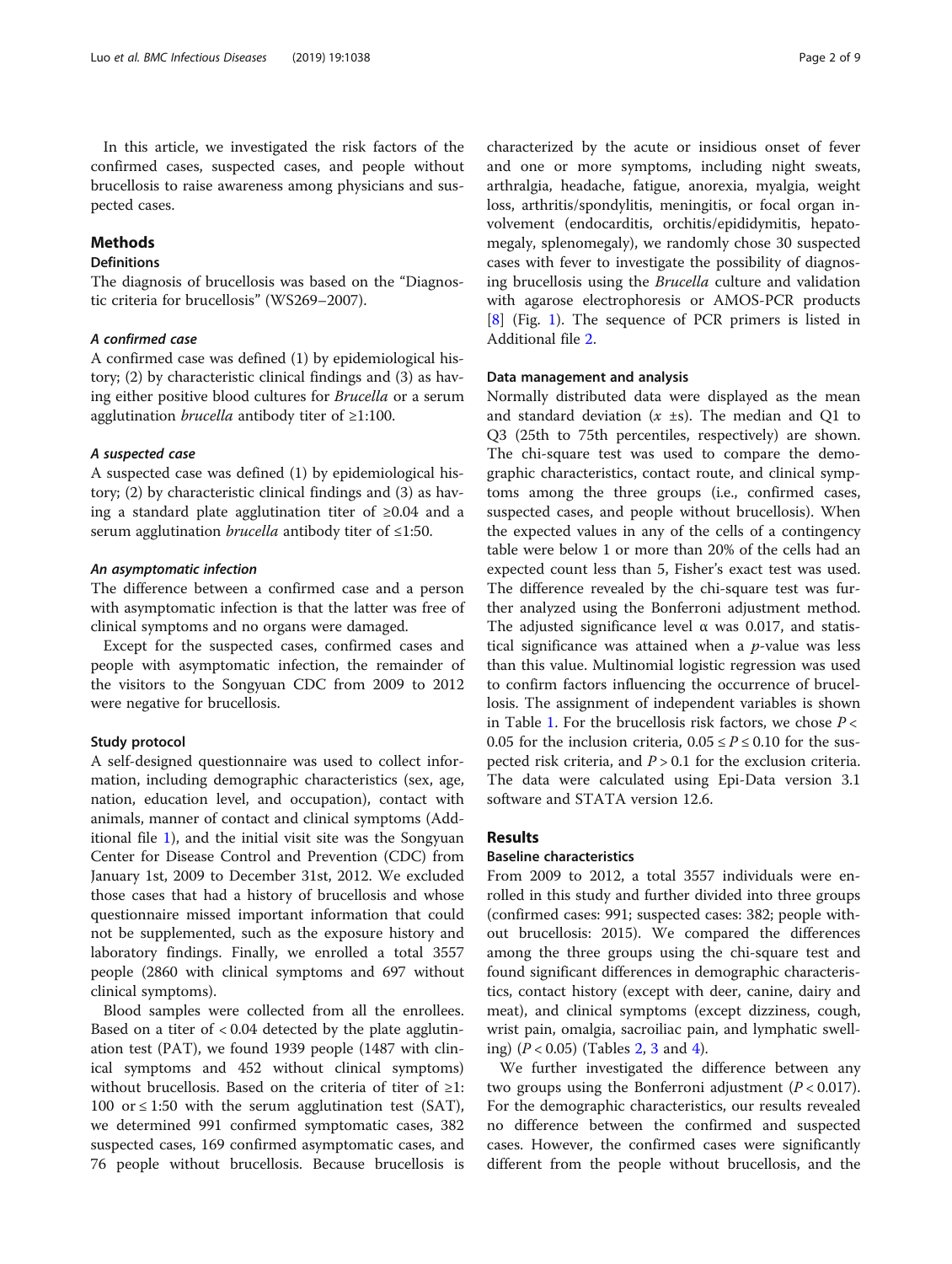<span id="page-2-0"></span>

suspected cases exhibited significant differences from the people without brucellosis (except in education,  $P =$ 0.557) (Table [2\)](#page-3-0).

After comparing the history of contact with animals between the confirmed and suspected cases, we found that only contact with swine was a significant characteristic  $(P = 0.002)$ . Nevertheless, contact with swine showed no difference between the confirmed cases and the people without brucellosis  $(P =$ 0.012) or between the suspected cases and the people without brucellosis  $(P = 0.029)$ . For contact with sheep, significant differences existed between

the confirmed cases and the people without brucellosis and between the suspected cases and the people without brucellosis (all  $P < 0.001$ ). Moreover, for contact with cattle, the people without brucellosis showed no difference with the confirmed cases  $(P = 0.021)$  but exhibited a significant difference with the suspected cases  $(P = 0.002)$ . In addition, with respect to contact with substances, our results indicated no difference between the confirmed and suspected cases, but both the confirmed and suspected cases exhibited significant differences with the people without brucellosis (except for contact

Table 1 Assignment of independent variables

| Variable                     | Assignment                                                                                                                                            |
|------------------------------|-------------------------------------------------------------------------------------------------------------------------------------------------------|
| Sex                          | $Men = 1$ , Women = 2                                                                                                                                 |
| Age                          | 66~86 years old = 1, 56~65 years old =2, 46~55 years old =3, 36~45 years old =4, 26~35 years old =5, 14~25 years old =6,<br>$1 \sim 13$ years old = 7 |
| Education                    | Primary = 1, Junior = 2, Senior = 3, Undergraduate and above = 4, Unknown = 5, Illiteracy = 6                                                         |
| Occupation                   | Farmer and herdsmen =1, Unknown = 2, Nonfarmer and nonherdsmen = 3                                                                                    |
| Contact with abortion        | $Yes = 1. No = 2$                                                                                                                                     |
| Contact with fur             | $Yes = 1. No = 2$                                                                                                                                     |
| Contact with feces           | $Yes = 1. No = 2$                                                                                                                                     |
| Contact with dust            | $Yes = 1. No = 2$                                                                                                                                     |
| Family member of<br>infected | $Yes = 1. No = 2$                                                                                                                                     |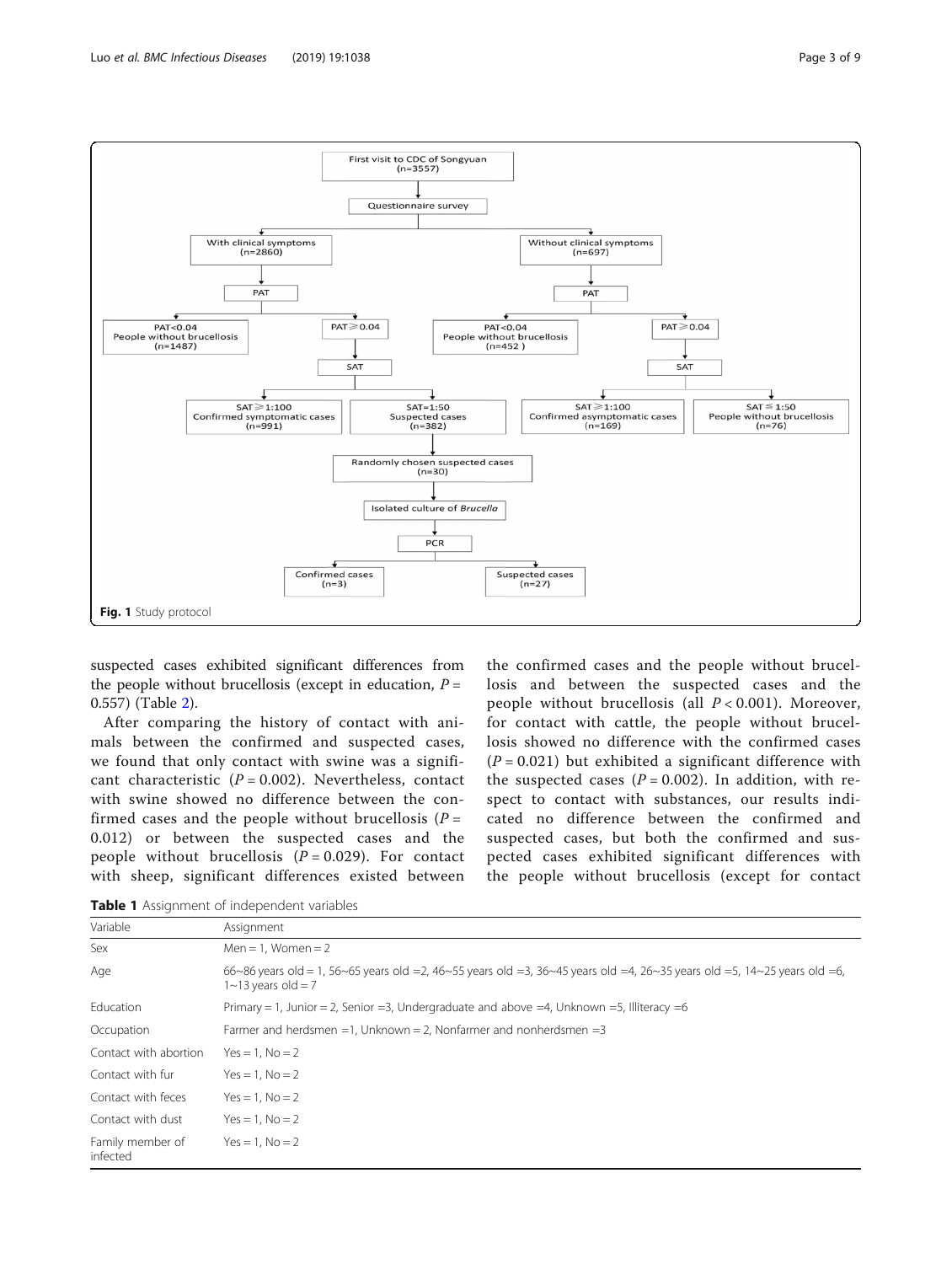#### <span id="page-3-0"></span>Table 2 Demographic characteristics of the participants

|                       | Confirmed               |         | Suspected      |                | People         |                        |     | C vs S vs Pe |                                                | C vs S           |                | C vs Pe |         |                                 | S vs Pe             |      |                 |
|-----------------------|-------------------------|---------|----------------|----------------|----------------|------------------------|-----|--------------|------------------------------------------------|------------------|----------------|---------|---------|---------------------------------|---------------------|------|-----------------|
|                       | case<br>n (%)           |         | case<br>n (%)  |                | n (%)          | without<br>brucellosis |     |              | $\overline{p}$                                 | $\overline{x^2}$ | $\overline{P}$ |         |         | $\overline{p}$                  | $\overline{\chi^2}$ |      | $\mathsf{P}$    |
| Sex                   |                         |         |                |                |                |                        |     |              | 89 .141 < 0.001                                |                  | 3 .877 0.049   |         | 82 .664 | < 0.001                         |                     |      | 18 .482 < 0.001 |
| Men                   | 759                     | (76.59) | 273            | $(71.47)$ 1205 |                | (59.80)                |     |              |                                                |                  |                |         |         |                                 |                     |      |                 |
| Women                 | 232                     | (23.41) | 109            | (28.53)        | 810            | (40.20)                |     |              |                                                |                  |                |         |         |                                 |                     |      |                 |
| Age                   |                         |         |                |                |                |                        | 64  |              | $.861$ < 0.001 10 .32                          |                  | 0.112          |         |         | 36 .423 < 0.001 34 .573 < 0.001 |                     |      |                 |
| $\leq$ 13             | 21                      | (2.12)  | 6              | (1.57)         | 132            | (6.55)                 |     |              |                                                |                  |                |         |         |                                 |                     |      |                 |
| $14 - 25$             | 99                      | (9.99)  | 24             | (6.28)         | 234            | (11.61)                |     |              |                                                |                  |                |         |         |                                 |                     |      |                 |
| $26 - 35$             | 162                     | (16.35) | 69             | (18.06)        | 364            | (18.06)                |     |              |                                                |                  |                |         |         |                                 |                     |      |                 |
| $36 - 45$             | 281                     | (28.36) | 128            | (33.51)        | 524            | (26.00)                |     |              |                                                |                  |                |         |         |                                 |                     |      |                 |
| $46 - 55$             | 271                     | (27.35) | 92             | (24.08)        | 470            | (23.33)                |     |              |                                                |                  |                |         |         |                                 |                     |      |                 |
| $56 - 65$             | 129                     | (13.02) | 56             | (14.66)        | 225            | (11.17)                |     |              |                                                |                  |                |         |         |                                 |                     |      |                 |
| $\geq 66$             | 28                      | (2.83)  | 7              | (1.83)         | 66             | (3.28)                 |     |              |                                                |                  |                |         |         |                                 |                     |      |                 |
| Education             |                         |         |                |                |                |                        | 21  | .509         | 0.018                                          | 5                | .452 0.340     |         | 18 .901 | 0.002                           | $\mathbf{3}$        | .947 | 0.557           |
| Illiteracy            | 52                      | (5.25)  | 15             | (3.93)         | 116            | (5.76)                 |     |              |                                                |                  |                |         |         |                                 |                     |      |                 |
| Primary edu           | 611                     | (61.65) | 234            | (61.26)        | 1202           | (59.65)                |     |              |                                                |                  |                |         |         |                                 |                     |      |                 |
| Junior edu            | 296                     | (29.87) | 112            | (29.32)        | 559            | (27.74)                |     |              |                                                |                  |                |         |         |                                 |                     |      |                 |
| Senior edu            | 27                      | (2.72)  | 17             | (4.45)         | 99             | (4.91)                 |     |              |                                                |                  |                |         |         |                                 |                     |      |                 |
| Undergraduate & above | $\overline{\mathbf{3}}$ | (0.30)  | 3              | (0.79)         | 29             | (1.44)                 |     |              |                                                |                  |                |         |         |                                 |                     |      |                 |
| Unknown               | $\overline{2}$          | (0.20)  | $\overline{1}$ | (0.26)         | 10             | (0.50)                 |     |              |                                                |                  |                |         |         |                                 |                     |      |                 |
| Occupation            |                         |         |                |                |                |                        | 155 |              | .747 < 0.001 12 .754 0.415 123 .857 < 0.001 54 |                  |                |         |         |                                 |                     |      | .654 < 0.001    |
| Farmers and herdsmen  | 838                     | (84.56) | 331            | (86.65)        | 1527           | (75.78)                |     |              |                                                |                  |                |         |         |                                 |                     |      |                 |
| Livestock merchant    | 6                       | (0.61)  | 3              | (0.79)         | 21             | (1.04)                 |     |              |                                                |                  |                |         |         |                                 |                     |      |                 |
| Livestock slaughterer | 9                       | (0.91)  | $\overline{1}$ | (0.26)         | 14             | (0.69)                 |     |              |                                                |                  |                |         |         |                                 |                     |      |                 |
| Dairy processor       | 6                       | (0.61)  | $\overline{2}$ | (0.52)         | 7              | (0.35)                 |     |              |                                                |                  |                |         |         |                                 |                     |      |                 |
| Fur-making worker     | $\overline{2}$          | (0.20)  | $\circ$        | (0.00)         | $\overline{2}$ | (0.10)                 |     |              |                                                |                  |                |         |         |                                 |                     |      |                 |
| Other worker          | 10                      | (1.01)  | $\overline{4}$ | (1.05)         | 60             | (2.98)                 |     |              |                                                |                  |                |         |         |                                 |                     |      |                 |
| Veterinarian          | 3                       | (0.30)  | 2              | (0.52)         | $\overline{7}$ | (0.35)                 |     |              |                                                |                  |                |         |         |                                 |                     |      |                 |
| Doctor or nurse       | $\mathsf{O}\xspace$     | (0.00)  | $\overline{1}$ | (0.26)         | 6              | (0.30)                 |     |              |                                                |                  |                |         |         |                                 |                     |      |                 |
| Student               | 13                      | (1.31)  | 7              | (1.83)         | 75             | (3.72)                 |     |              |                                                |                  |                |         |         |                                 |                     |      |                 |
| Children              | 12                      | (1.21)  | $\overline{2}$ | (0.52)         | 79             | (3.92)                 |     |              |                                                |                  |                |         |         |                                 |                     |      |                 |
| Unemployed            | 3                       | (0.30)  | $\mathbf 0$    | (0.00)         | 35             | (1.74)                 |     |              |                                                |                  |                |         |         |                                 |                     |      |                 |
| Officer               | $\mathsf{O}\xspace$     | (0.00)  | $\overline{2}$ | (0.52)         | 30             | (1.49)                 |     |              |                                                |                  |                |         |         |                                 |                     |      |                 |
| Freelancer            | 25                      | (2.52)  | 7              | (1.83)         | 99             | (4.91)                 |     |              |                                                |                  |                |         |         |                                 |                     |      |                 |
| Unknown               | 64                      | (6.46)  | 20             | (5.24)         | 53             | (2.63)                 |     |              |                                                |                  |                |         |         |                                 |                     |      |                 |

with dust in the suspected cases vs the people without brucellosis,  $P = 0.323$  $P = 0.323$  $P = 0.323$ ) (Table 3).

When comparing the clinical symptoms, we found no difference between the confirmed and suspected cases (except with fever,  $P = 0.004$ ). However, the confirmed cases were significantly different from the people without brucellosis ( $P = 0.065$ ), and the suspected cases exhibited significant differences from the people without brucellosis  $(P = 0.373)$  (except with chills and acratia) (Table [4](#page-5-0)).

# Analysis of risk factors of brucellosis

We used multivariable logistic regression to identify the risk factors for brucellosis, and our results demonstrated that sex (adjusted odds ratio [aOR]: 2.249; 95% confidence interval [CI]: 1.864–2.712), age (14~86 years old) (aOR: 2.186; 95% CI: 1.037–4.608), occupation (farmers and herdsmen, and unspecified occupation) (aOR: 1.434; 95% CI: 1.052–1.953 and aOR: 5.071; 95% CI: 3.091–8.319, respectively), and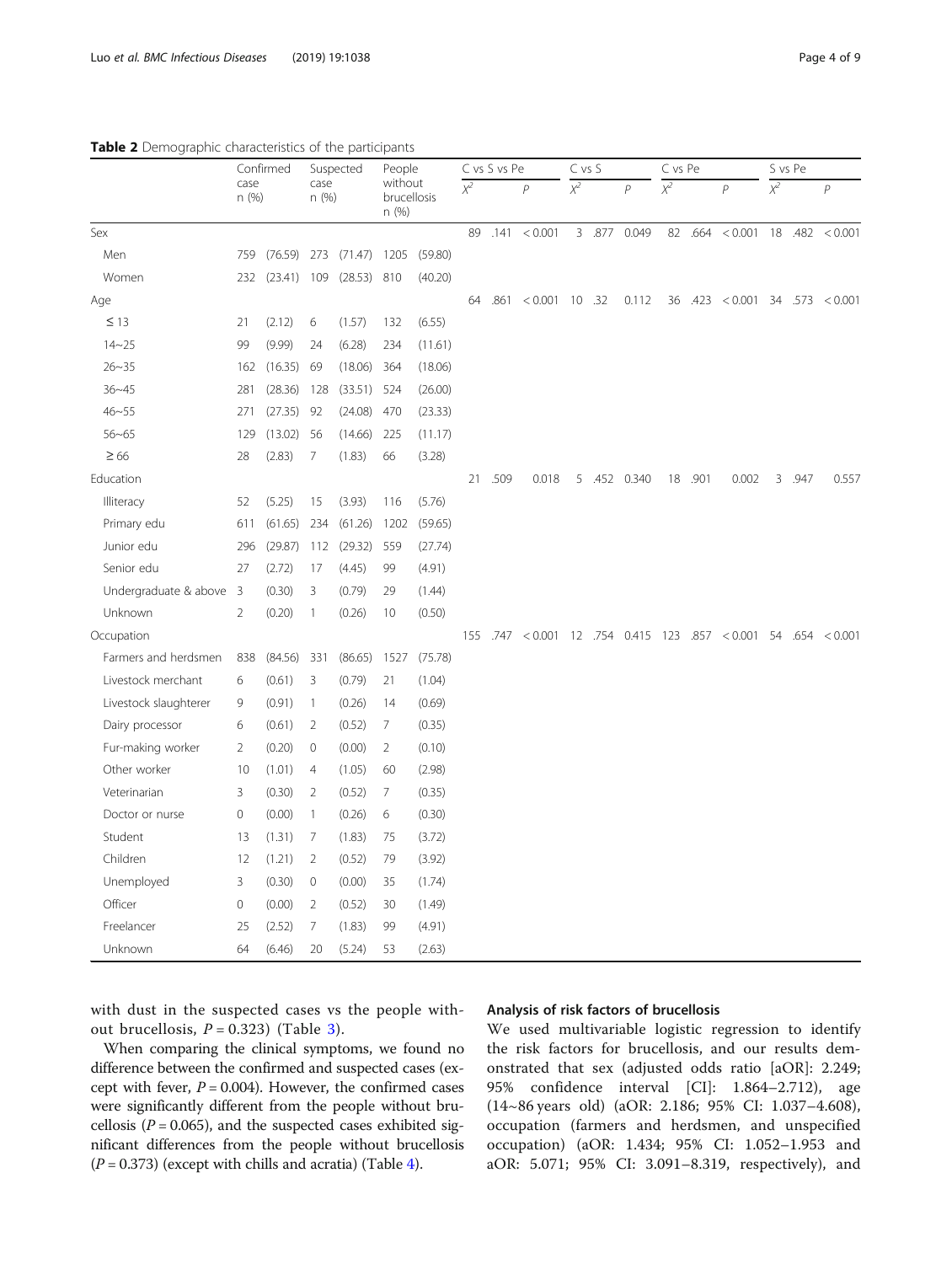<span id="page-4-0"></span>

|                         | Confirmed     |         | Suspected     |         | People                          |          | C vs S vs Pe |              | C vs S           |                | C vs Pe          |                | S vs Pe          |                |
|-------------------------|---------------|---------|---------------|---------|---------------------------------|----------|--------------|--------------|------------------|----------------|------------------|----------------|------------------|----------------|
|                         | case<br>n (%) |         | case<br>n (%) |         | without<br>brucellosis<br>n (%) |          | $x^2$        | $\mathsf{P}$ | $\overline{x^2}$ | $\overline{P}$ | $\overline{x^2}$ | $\overline{P}$ | $\overline{x^2}$ | $\overline{P}$ |
| Contact with animals    |               |         |               |         |                                 |          |              |              |                  |                |                  |                |                  |                |
| Cattle                  |               |         |               |         |                                 |          | 12.891       | 0.002        | 2.486            | 0.115          | 5.338            | 0.021          | 9.601            | 0.002          |
| yes                     | 85            | (8.58)  | 23            | (6.02)  | 228                             | (11.32)  |              |              |                  |                |                  |                |                  |                |
| no                      | 906           | (91.42) | 359           | (93.98) | 1787                            | (88.68)  |              |              |                  |                |                  |                |                  |                |
| Sheep                   |               |         |               |         |                                 |          | 65.415       | < 0.001      | 1.217            | 0.270          | 58.904           | < 0.001        | 17.383           | < 0.001        |
| yes                     | 654           | (65.99) | 240           | (62.83) | 1032                            | (51.22)  |              |              |                  |                |                  |                |                  |                |
| no                      | 337           | (34.01) | 142           | (37.17) | 983                             | (48.78)  |              |              |                  |                |                  |                |                  |                |
| Swine                   |               |         |               |         |                                 |          | 9.649        | 0.008        | 9.742            | 0.002          | 2.532            | 0.112          | 4.785            | 0.029          |
| yes                     | 64            | (6.46)  | 44            | (11.52) | 163                             | (8.09)   |              |              |                  |                |                  |                |                  |                |
| no                      | 927           | (93.54) | 338           | (88.48) | 1852                            | (91.91)  |              |              |                  |                |                  |                |                  |                |
| Deer                    |               |         |               |         |                                 |          | 0.582        | 0.843        |                  |                |                  |                |                  |                |
| yes                     | 5             | (0.50)  | $\mathbf{1}$  | (0.26)  | 7                               | (0.35)   |              |              |                  |                |                  |                |                  |                |
| no                      | 986           | (99.50) | 381           | (99.74) | 2008                            | (99.65)  |              |              |                  |                |                  |                |                  |                |
| Canine                  |               |         |               |         |                                 |          | 2.376        | 0.305        |                  |                |                  |                |                  |                |
| yes                     | 162           | (16.35) | 59            | (15.45) | 287                             | (14.24)  |              |              |                  |                |                  |                |                  |                |
| no                      | 829           | (83.65) | 323           | (84.55) | 1728                            | (85.76)  |              |              |                  |                |                  |                |                  |                |
| Contact with substances |               |         |               |         |                                 |          |              |              |                  |                |                  |                |                  |                |
| Abortion products       |               |         |               |         |                                 |          | 213.426      | < 0.001      | 1.945            | 0.163          | 194.577          | < 0.001        | 72.951           | < 0.001        |
| yes                     | 446           | (45.01) | 156           | (40.84) | 414                             | (20.55)  |              |              |                  |                |                  |                |                  |                |
| no                      | 545           | (54.99) | 226           | (59.16) | 1601                            | (79.45)  |              |              |                  |                |                  |                |                  |                |
| Dairy and meat          |               |         |               |         |                                 |          | 4.182        | 0.124        |                  |                |                  |                |                  |                |
| yes                     | 34            | (3.43)  | 15            | (3.93)  | 101                             | (5.01)   |              |              |                  |                |                  |                |                  |                |
| no                      | 957           | (96.57) | 367           | (96.07) | 1914                            | ((94.99) |              |              |                  |                |                  |                |                  |                |
| Fur                     |               |         |               |         |                                 |          | 43.090       | < 0.001      | 0.011            | 0.915          | 35.375           | < 0.001        | 16.015           | < 0.001        |
| yes                     | 649           | (65.49) | 249           | (65.18) | 1090                            | (54.09)  |              |              |                  |                |                  |                |                  |                |
| no                      | 342           | (34.51) | 133           | (34.82) | 925                             | (45.91)  |              |              |                  |                |                  |                |                  |                |
| Feces                   |               |         |               |         |                                 |          | 84.272       | < 0.001      | 0.370            | 0.543          | 66.699           | < 0.001        | 45.770           | < 0.001        |
| yes                     | 231           | (23.31) | 95            | (24.87) | 238                             | (11.81)  |              |              |                  |                |                  |                |                  |                |
| no                      | 760           | (76.69) | 287           | (75.13) | 1777                            | (88.19)  |              |              |                  |                |                  |                |                  |                |
| Dust                    |               |         |               |         |                                 |          | 15.424       | < 0.001      | 2.490            | 0.115          | 15.426           | < 0.001        | 0.977            | 0.323          |
| yes                     | 305           | (30.78) | 101           | (26.44) | 485                             | (24.07)  |              |              |                  |                |                  |                |                  |                |
| no                      | 686           | (69.22) | 281           | (73.56) | 1530                            | (75.93)  |              |              |                  |                |                  |                |                  |                |

contact with abortion products (aOR: 2.513; 95% CI: 2.040–3.096) were significantly associated with the risk of brucellosis in the confirmed cases (all  $P <$ 0.05). In addition, sex (aOR: 1.652; 95% CI: 1.284– 2.126), occupation (farmers and herdsmen; unspecified occupation) (aOR: 1.895; 95% CI: 1.195–3.004 and aOR: 4.646; 95% CI: 2.341–9.220, respectively), contact with abortion products (aOR: 2.186; 95% CI: 1.037–4.608), and contact with feces (aOR: 1.506; 95% CI: 1.039–2.183) were significantly associated with the risk of brucellosis in the suspected cases (all  $P < 0.05$ ) (Table [5](#page-6-0)).

# Germ culture of blood samples

To investigate the possibility of diagnosing brucellosis in the suspected cases, we randomly chose blood samples from 30 suspected cases with fever to culture Brucella and found the bacterium in the blood samples of three cases. Furthermore, we used AMOS-PCR and agarose electrophoresis to identify the detailed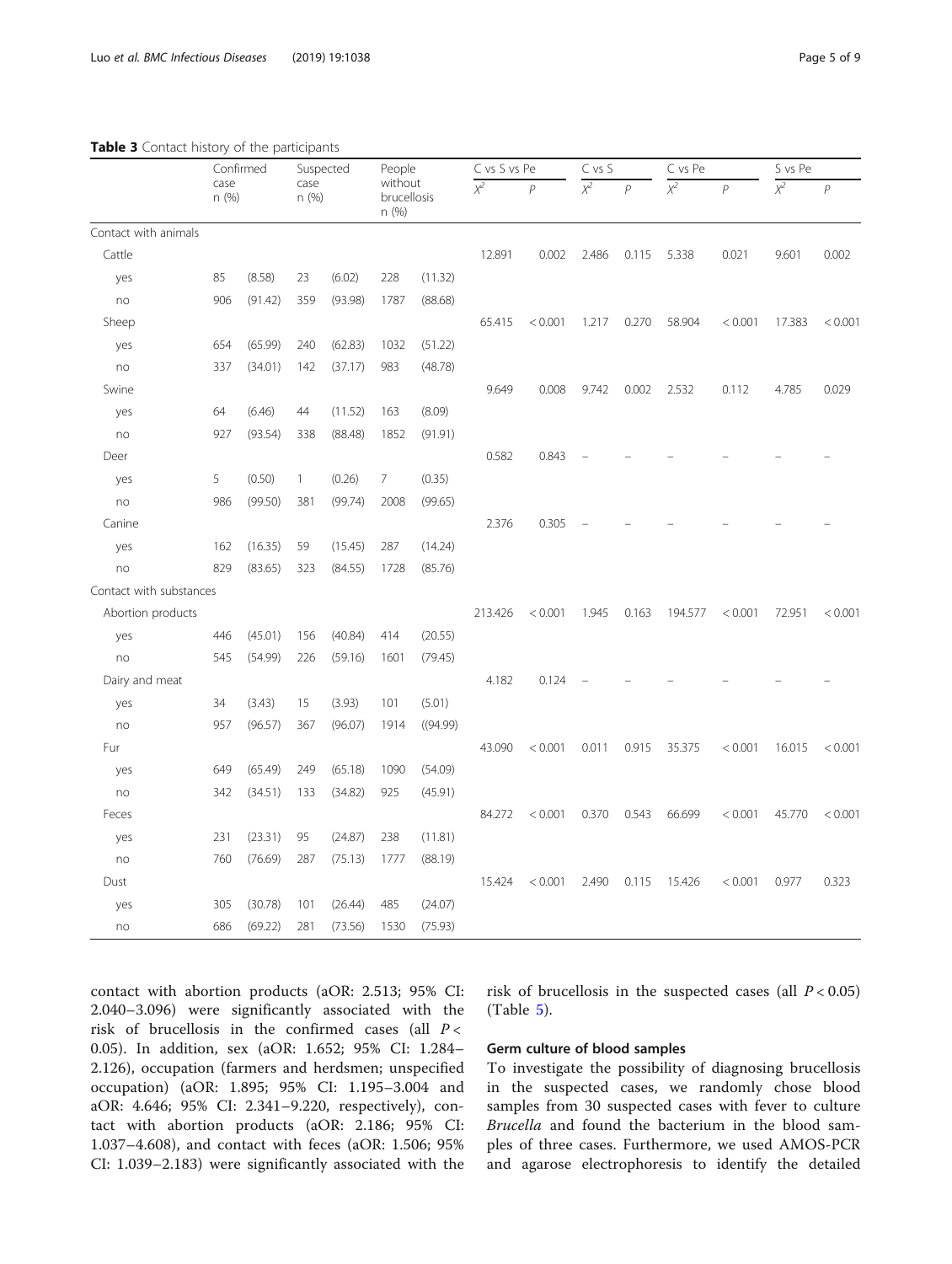# <span id="page-5-0"></span>Table 4 Clinical symptoms of the participants

|                       | Confirmed<br>case<br>n (%) |         | Suspected<br>case<br>n(%) |         | People |                        |     | C vs S vs Pe |                | C vs S           |                | C vs Pe             |                 | S vs Pe          |                |
|-----------------------|----------------------------|---------|---------------------------|---------|--------|------------------------|-----|--------------|----------------|------------------|----------------|---------------------|-----------------|------------------|----------------|
|                       |                            |         |                           |         | n (%)  | without<br>brucellosis |     |              | $\overline{P}$ | $\overline{x^2}$ | $\overline{P}$ | $\overline{\chi^2}$ | $\overline{P}$  | $\overline{x^2}$ | $\overline{P}$ |
| Fever                 |                            |         |                           |         |        |                        | 330 | .505         | < 0.001        | 8.466            | 0.004          | 300.494             | < 0.001         | 86.074           | < 0.001        |
| yes                   | 732                        | (73.86) | 252                       | (65.97) | 811    | (40.25)                |     |              |                |                  |                |                     |                 |                  |                |
| no                    | 259                        | (26.14) | 130                       | (34.03) | 1204   | (59.75)                |     |              |                |                  |                |                     |                 |                  |                |
| Chills                |                            |         |                           |         |        |                        | 10  | .363         | 0.006          | 0.081            | 0.776          | 9.314               | 0.002           | 3.409            | 0.065          |
| yes                   | 117                        | (11.81) | 43                        | (11.26) | 168    | (8.34)                 |     |              |                |                  |                |                     |                 |                  |                |
| no                    | 874                        | (88.19) | 339                       | (88.74) | 1847   | (91.66)                |     |              |                |                  |                |                     |                 |                  |                |
| Acratia               |                            |         |                           |         |        |                        | 7   | .303         | 0.026          | 0.812            | 0.367          | 7.235               | 0.007           | 0.794            | 0.373          |
| yes                   | 392                        | (39.56) | 141                       | (36.91) | 696    | (34.54)                |     |              |                |                  |                |                     |                 |                  |                |
| no                    | 599                        | (60.44) | 241                       | (63.09) | 1319   | (65.46)                |     |              |                |                  |                |                     |                 |                  |                |
| Hyperhidrosis         |                            |         |                           |         |        |                        | 119 | .031         | < 0.001        | 3.369            | 0.066          | 113.247             | < 0.001         | 30.548           | < 0.001        |
| yes                   | 369                        | (37.24) | 122                       | (31.94) | 389    | (19.31)                |     |              |                |                  |                |                     |                 |                  |                |
| no                    | 622                        | (62.76) | 260                       | (68.06) | 1626   | (80.69)                |     |              |                |                  |                |                     |                 |                  |                |
| Dizziness             |                            |         |                           |         |        |                        | 0   | .490         | 0.783          |                  |                |                     |                 |                  |                |
| yes                   | 21                         | (2.12)  | 8                         | (2.09)  | 50     | (2.48)                 |     |              |                |                  |                |                     |                 |                  |                |
| no                    | 970                        | (97.88) | 374                       | (97.91) | 1965   | (97.52)                |     |              |                |                  |                |                     |                 |                  |                |
| Headache              |                            |         |                           |         |        |                        | 57  | .392         | < 0.001        | 0.222            | 0.638          | 51.125              | < 0.001         | 21.371           | < 0.001        |
| yes                   | 235                        | (23.71) | 86                        | (22.51) | 269    | (13.35)                |     |              |                |                  |                |                     |                 |                  |                |
| no                    | 756                        | (76.29) | 296                       | (77.49) | 1746   | (86.65)                |     |              |                |                  |                |                     |                 |                  |                |
| Cough                 |                            |         |                           |         |        |                        | 0   | .153         | 0.926          |                  |                |                     |                 |                  |                |
| yes                   | 20                         | (2.02)  | 8                         | (2.09)  | 45     | (2.23)                 |     |              |                |                  |                |                     |                 |                  |                |
| no                    | 971                        | (97.98) | 374                       | (97.91) | 1970   | (97.77)                |     |              |                |                  |                |                     |                 |                  |                |
| Joint and muscle pain |                            |         |                           |         |        |                        | 63  | .716         | < 0.001        | 0.158            | 0.691          | 55.357              | < 0.001         | 23.535           | < 0.001        |
| yes                   | 359                        | (36.23) | 134                       | (35.08) | 470    | (23.33)                |     |              |                |                  |                |                     |                 |                  |                |
| no                    | 632                        | (63.77) | 248                       | (64.92) | 1545   | (76.67)                |     |              |                |                  |                |                     |                 |                  |                |
| Muscular soreness     |                            |         |                           |         |        |                        | 24  | .294         | < 0.001        | 0.387            | 0.534          | 17.532              | < 0.001         | 14.175           | < 0.001        |
| yes                   | 150                        | (15.14) | 63                        | (16.49) | 200    | (9.93)                 |     |              |                |                  |                |                     |                 |                  |                |
| no                    | 841                        | (84.86) | 319                       | (83.51) | 1815   | (90.07)                |     |              |                |                  |                |                     |                 |                  |                |
| Omalgia               |                            |         |                           |         |        |                        | 2   | .676         | 0.262          |                  |                |                     |                 |                  |                |
| yes                   | 43                         | (4.34)  | 16                        | (4.19)  | 65     | (3.23)                 |     |              |                |                  |                |                     |                 |                  |                |
| no                    | 948                        | (95.66) | 366                       | (95.81) | 1950   | (96.77)                |     |              |                |                  |                |                     |                 |                  |                |
| Wrist pain            |                            |         |                           |         |        |                        | 0   | .582         | 0.837          |                  |                |                     |                 |                  |                |
| yes                   | 5                          | (0.50)  | $\mathbf{1}$              | (0.26)  | 7      | (0.35)                 |     |              |                |                  |                |                     |                 |                  |                |
| no                    | 986                        | (99.50) | 381                       | (99.74) | 2008   | (99.65)                |     |              |                |                  |                |                     |                 |                  |                |
| Lumbago               |                            |         |                           |         |        |                        | 41  | .410         | < 0.001        | 2.899            | 0.089          | 41.003              | $< 0.001$ 6.558 |                  | 0.010          |
| yes                   | 198                        | (19.98) | 61                        | (15.97) | 228    | (11.32)                |     |              |                |                  |                |                     |                 |                  |                |
| no                    | 793                        | (80.02) | 321                       | (84.03) | 1787   | (88.68)                |     |              |                |                  |                |                     |                 |                  |                |
| Coxalgia              |                            |         |                           |         |        |                        | 19  | .362         | < 0.001        | 0.092            | 0.762          | 15.361              | < 0.001         | 10.847           | 0.001          |
| yes                   | 63                         | (6.36)  | 26                        | (6.81)  | 66     | (3.28)                 |     |              |                |                  |                |                     |                 |                  |                |
| no                    | 928                        | (93.64) | 356                       | (93.19) | 1949   | (96.72)                |     |              |                |                  |                |                     |                 |                  |                |
| Sacroiliac pain       |                            |         |                           |         |        |                        | 0   | .925         | 0.738          |                  |                |                     |                 |                  |                |
| yes                   | 3                          | (0.30)  | 2                         | (0.52)  | 6      | (0.30)                 |     |              |                |                  |                |                     |                 |                  |                |
| no                    | 988                        | (99.70) | 380                       | (99.48) | 2009   | (99.70)                |     |              |                |                  |                |                     |                 |                  |                |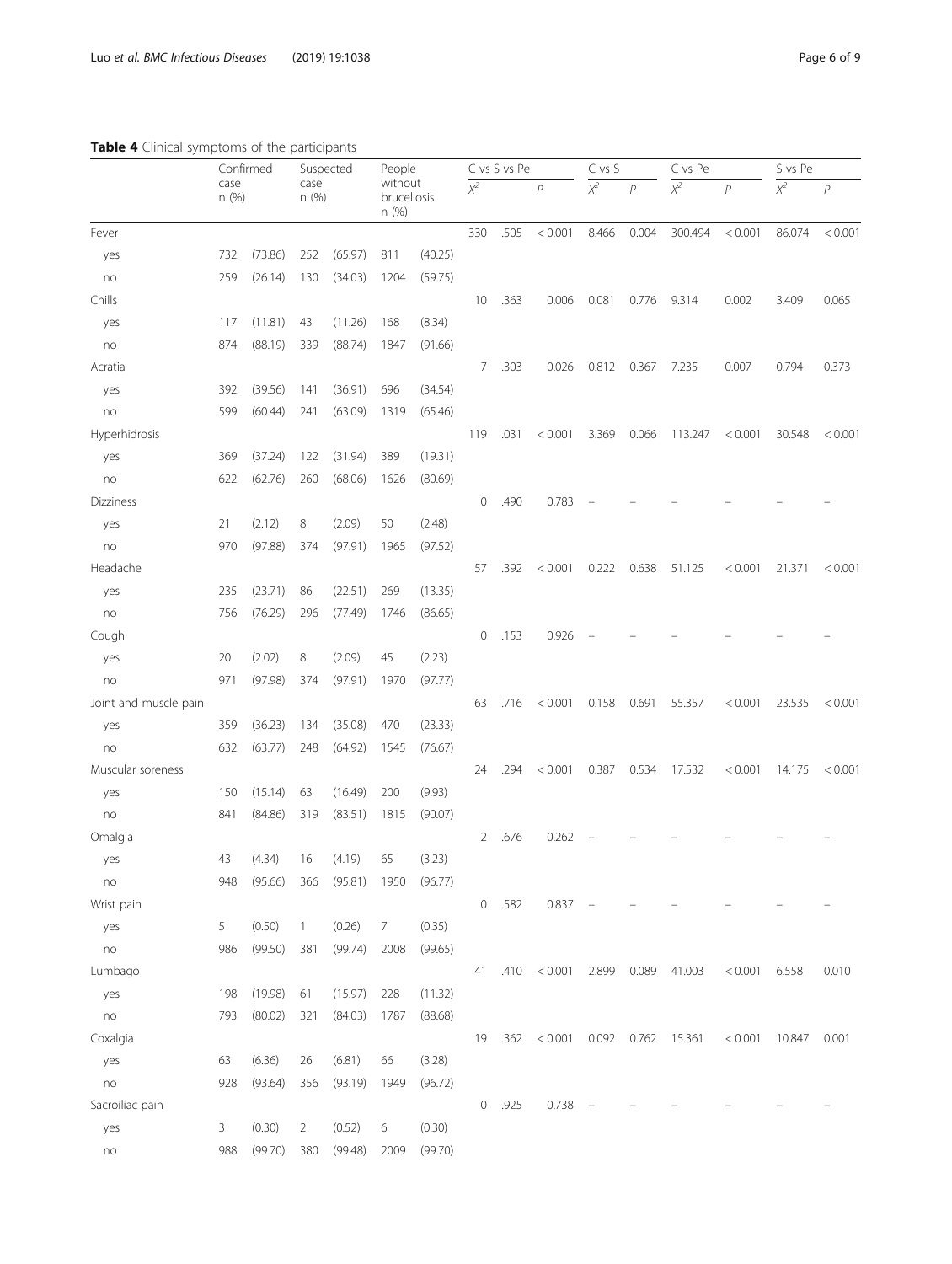|                       | Confirmed<br>case<br>n (%) |         | Suspected<br>case<br>n(%) |         | People<br>without<br><b>brucellosis</b><br>n(%) |         |       | C vs S vs Pe |              | C vs S                   |                | C vs Pe |         | S vs Pe |                |
|-----------------------|----------------------------|---------|---------------------------|---------|-------------------------------------------------|---------|-------|--------------|--------------|--------------------------|----------------|---------|---------|---------|----------------|
|                       |                            |         |                           |         |                                                 |         | $x^2$ |              | $\mathcal P$ | $\chi^2$                 | $\overline{P}$ | $x^2$   | P       | $X^2$   | $\overline{P}$ |
| Gonalgia              |                            |         |                           |         |                                                 |         | 10    | .661         | 0.005        | 0.748                    | 0.387          | 6.065   | 0.014   | 7.560   | 0.006          |
| yes                   | 140                        | (14.13) | -61                       | (15.97) | 222                                             | (11.02) |       |              |              |                          |                |         |         |         |                |
| no                    | 851                        | (85.87) | 321                       | (84.03) | 1793                                            | (88.98) |       |              |              |                          |                |         |         |         |                |
| Dolor vagus           |                            |         |                           |         |                                                 |         | 27    | .616         | < 0.001      | 0.143                    | 0.705          | 21.253  | < 0.001 | 13.960  | < 0.001        |
| yes                   | 224                        | (22.60) | 90                        | (23.56) | 317                                             | (15.73) |       |              |              |                          |                |         |         |         |                |
| no                    | 767                        | (77.40) | 292                       | (76.44) | 1698                                            | (84.27) |       |              |              |                          |                |         |         |         |                |
| Lymphatic swelling    |                            |         |                           |         |                                                 |         | 4     | .580         | 0.079        | $\overline{\phantom{0}}$ |                |         |         |         |                |
| yes                   | 2                          | (0.20)  | 3                         | (0.79)  | 3                                               | (0.15)  |       |              |              |                          |                |         |         |         |                |
| no                    | 989                        | (99.80) | 379                       | (99.21) | 2012                                            | (99.85) |       |              |              |                          |                |         |         |         |                |
| Enlargement of testis |                            |         |                           |         |                                                 |         | 21    | .422         | < 0.001      | 0.232                    | 0.630          | 20.433  | < 0.001 | 7.883   | 0.005          |
| yes                   | 42                         | (4.24)  | 14                        | (3.66)  | 31                                              | (1.54)  |       |              |              |                          |                |         |         |         |                |
| no                    | 949                        | (95.76) | 368                       | (96.34) | 1984                                            | (98.46) |       |              |              |                          |                |         |         |         |                |

#### <span id="page-6-0"></span>Table 4 Clinical symptoms of the participants (Continued)

C Confirmed case; S Suspected case; Pe People without brucellosis

Primary edu: primary education; Junior edu: Junior middle school education; Senior edu: Senior middle school education

species of the Brucella strains and found the species to be Brucella melitensis (Fig. [2\)](#page-7-0).

# **Discussion**

Brucellosis is a common zoonotic infection caused by Brucella. This bacterial disease has not only a considerable influence on human and animal health but also a major socioeconomic impact because of loss in husbandry [\[9](#page-8-0), [10](#page-8-0)]. Each year, there are 5,000,000 to 6,000, 000 brucellosis patients and 500,000 new cases worldwide [\[11](#page-8-0)]. Furthermore, most cases of brucellosis are underdiagnosed and underreported because of vague flulike symptoms, nonstandard medications, and difficulty in diagnosis [\[12](#page-8-0)].

Routine laboratory tests for the diagnosis of brucellosis include the PAT and SAT. If PAT and SAT identify suspected cases and trigger physicians to pay close attention to persistent symptoms in these suspected cases, Brucella

Table 5 Influencing factors of brucellosis by multinomial logistic regression. Reference: people without brucellosis; sex of control: women; age of control: 1 to 13 years old; profession of control: nonfarmer and nonherdsmen; contact history of control: no contact

| Group          | Influencing factor     | B                   |      |         | Std. Error |                | Wald |              | Sig. |                | Exp(B) |                | 95% CI for Exp(B) |                |       |  |
|----------------|------------------------|---------------------|------|---------|------------|----------------|------|--------------|------|----------------|--------|----------------|-------------------|----------------|-------|--|
|                |                        |                     |      |         |            |                |      |              |      |                |        |                | Lower             |                | Upper |  |
| Confirmed case | Sex                    | $\mathbf{0}$        | .810 | 0       | .096       | 71             | .773 | 0            | .000 | $\overline{2}$ | .249   |                | .864              | $\overline{2}$ | .712  |  |
|                | Age                    |                     |      |         |            |                |      |              |      |                |        |                |                   |                |       |  |
|                | 14~25-years-old        | $\mathbf 0$         | .652 | 0       | .327       | 3              | .966 | $\mathbf{0}$ | .046 | $\mathbf{1}$   | .920   | 1              | .010              | 3              | .647  |  |
|                | 26~35-years-old        | $\mathsf{O}\xspace$ | .674 | 0       | .323       | $\overline{4}$ | .351 | $\mathbf{0}$ | .037 |                | .963   |                | .042              | 3              | .700  |  |
|                | 36~45-years-old        | $\circ$             | .790 | 0       | .316       | 6              | .269 | $\mathbf{0}$ | .012 | $\overline{2}$ | .204   | 1              | .187              | $\overline{4}$ | .091  |  |
|                | 46~55-years-old        | $\mathbf{0}$        | .889 | 0       | .315       | 7              | .966 | $\mathbf{0}$ | .005 | 2              | .432   |                | .312              | $\overline{4}$ | .507  |  |
|                | 56~65-years-old        | $\circ$             | .917 | $\circ$ | .325       | 7              | .947 | $\mathbf{0}$ | .005 | $\overline{2}$ | .501   |                | .322              | $\overline{4}$ | .730  |  |
|                | 66~86-years-old        | $\circ$             | .782 | 0       | .381       | $\overline{4}$ | .224 | $\Omega$     | .040 | $\overline{2}$ | .186   | $\mathbf{1}$   | .037              | $\overline{4}$ | .608  |  |
|                | Farmers and herdsmen   | $\circ$             | .360 | 0       | .158       | 5              | .218 | $\mathbf{0}$ | .022 |                | .434   |                | .052              | 1              | .953  |  |
|                | Unspecified occupation |                     | .624 | 0       | .253       | 41             | .333 | 0            | .000 | 5              | .071   | 3              | .091              | 8              | .319  |  |
|                | Abortion products      | $\circ$             | .922 | 0       | .106       | 75             | .005 | $\mathbf{0}$ | .000 | 2              | .513   | $\overline{2}$ | .040              | 3              | .096  |  |
| Suspected case | Sex                    | $\circ$             | .502 | 0       | .129       | 15             | .240 | $\mathbf{0}$ | .000 |                | .652   |                | .284              | $\overline{2}$ | .126  |  |
|                | Farmers and herdsmen   | $\mathbf{0}$        | .639 | 0       | .235       | 7              | .388 | $\mathbf{0}$ | .007 |                | .895   |                | .195              | 3              | .004  |  |
|                | Unspecified occupation |                     | .536 | 0       | .350       | 19             | .288 | $\mathbf{0}$ | .000 | $\overline{4}$ | .646   | $\overline{2}$ | .341              | 9              | .220  |  |
|                | Abortion products      | $\circ$             | .714 | 0       | .144       | 24             | .629 | $\Omega$     | .000 | $\overline{2}$ | .043   |                | .541              | $\overline{2}$ | .708  |  |
|                | Feces                  | $\mathbf{0}$        | .409 | 0       | .189       | 4              | .670 | $\mathbf{0}$ | .031 |                | .506   |                | .039              | $\overline{2}$ | .183  |  |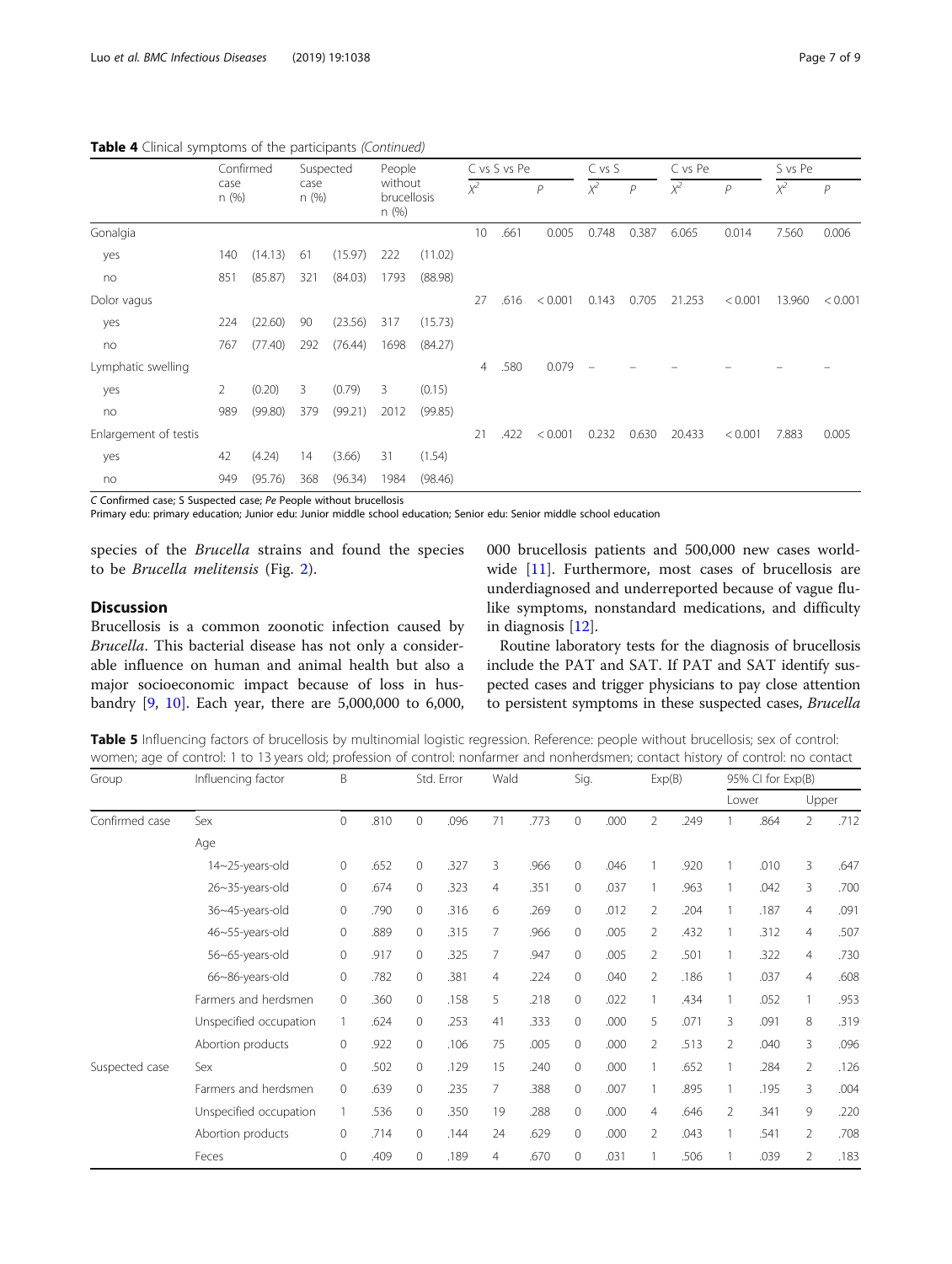<span id="page-7-0"></span>

culture from blood samples is a further determining method. Using the Brucella culture, Basappa G. Mantur found that 7.14% of suspected cases had brucellosis with negative PAT and SAT results [[6\]](#page-8-0). Over 30% of clinically suspected cases are confirmed by this method to have brucellosis [[13\]](#page-8-0). Similarly, we used this method and found that 10% of clinically suspected cases had brucellosis. However, this method is still deficient in providing information on the *Brucella* strains [\[14](#page-8-0), [15](#page-8-0)]. Thus, we used AMOS-PCR to further determine the Brucella strains. Interestingly, the only strain we identified was Brucella melitensis. Because sheep-raising is the main economic source for farmers and herdsmen in Songyuan, sheep are one of the animals with which they most frequently come into contact. Moreover, Brucella melitensis (sheep) has much higher pathogenicity for humans than Brucella *abortus* (cattle) or *Brucella suis* (pig)  $[16]$  $[16]$  $[16]$ . These reasons at least partly support our findings. For these reasons, Brucella melitensis is the most prevalent Brucella species in Songyuan, Jilin province [[17](#page-8-0)].

A high incidence of brucellosis exists in this province. As an agro-pastoral region, sheep, cattle, swine, deer, and canine are the main livestock. There is no clear border between the feeding areas and living areas. Moreover, the livestock waste is not subjected to sanitary treatment [\[18\]](#page-8-0). Contact with livestock and substances are the main activities contributing to brucellosis in Songyuan. We investigated the contribution of contact with livestock (sheep, cattle, swine, deer, and canine) and contact with substances (abortion products, dairy and meat, fur, feces, and dust) to the brucellosis risk. Our results revealed that abortion products were a risk factor for brucellosis both in the confirmed and suspected cases. Notably, feces were a risk factor for brucellosis only in the suspected cases. This is probably because the excreta eliminated by livestock such as cattle and sheep into the litter or into the air is not treated in time, and the Brucella in the feces enters the air to form infectious aerosol particles which infect humans through the

respiratory system. Studies have shown that dust in sand and air may carry Brucella and can be transmitted by in-halation of infectious aerosol particles [\[19](#page-8-0)]. Unlike contact with abortion products, contact with feces is an indirect method for the confirmed and suspected cases, and infection of the respiratory tract by Brucella is the main route of fecal transmission. However, we could not provide the follow-up findings and repetition results of serology in the suspected cases with respiratory findings. Additionally, physicians pay more attention to suspected cases and possibly inquire further about contact information from these cases. These reasons may provide an explanation for feces being a risk factor for brucellosis in the suspected cases.

During the epidemiological investigation in Songyuan, we found that sex, farmers, and herdsmen were also risk factors for brucellosis in both the confirmed and suspected cases. Interestingly, constituent ratios exhibited an increasing tendency from the confirmed cases to the suspected cases to the people without brucellosis, in student, officers and people with senior middle school education or undergraduate and above education (Table [2](#page-3-0)).

After comparing the clinical symptoms, we found that the constituent ratio of the pyrexia cases exhibited a decreasing tendency from the confirmed cases to the suspected cases to the people without brucellosis (Table [4](#page-5-0)). Because the constituent ratio of pyrexia in the suspected cases was significantly higher than that in the people without brucellosis  $(P < 0.001)$ , physicians should pay much more attention to pyrexia in suspected cases.

The authors, Basappa G. Mantur [\[6](#page-8-0)], and Wand Yi [[13\]](#page-8-0) performed retrospective studies and found cases misdiagnosed with brucellosis. Intriguingly, Catherine Kansiime [\[20](#page-8-0)] performed a prospective study and found that 31.8% of suspected cases ultimately develop brucellosis. These results further confirm that suspected cases remain at risk of brucellosis.

This study has limitations. We found that age (14–86) was a risk factor for brucellosis in the confirmed cases